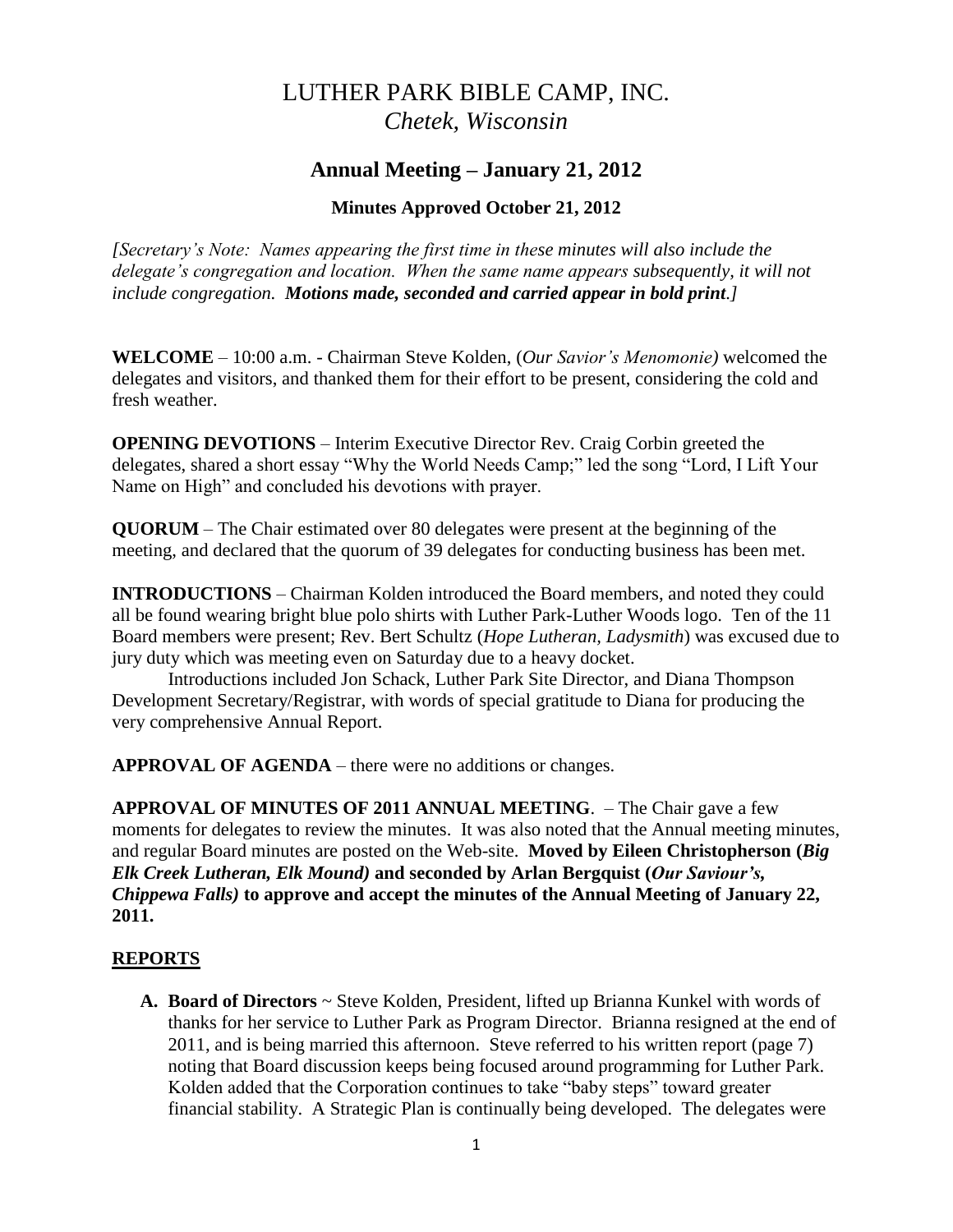informed that the Board members log a considerable number of hours in monthly meetings, business retreats, and executive committee interfacing events with Luther Point Executive Committee.

- **B. Interim Executive Director**, Rev. Craig Corbin (page 8) ~ felt that his report this year was more philosophical in scope than a "nuts-and-bolts" accounting. Also recognized Doug Erickson, retired from grounds-keeping. A search is underway for a Program person. Thanks were offered up for congregation participation and support during the 80 years of Luther Park ministry. And in this  $\overline{80}^{th}$  year, Corbin challenged the delegates to foster a "Building Year" spirit for the good of the Camp.
- **C. Site Director** Jonathan Schack ~ directed our attention to the Annual Report cover which bears the logo for the  $80<sup>th</sup>$  Anniversary Year. A recent logo contest brought forth a number of designs. The design submitted by the Confirmation youth of New Hope Church, Sand Creek was selected. Kelly Esterby (*New Hope, Sand Creek*) converted the design to computerized version. Carolyn Dahl (*New Hope, Sand Creek)* accepted a commendation certificate on behalf of the confirmation youth.

 Schack expressed gratitude to dedicated volunteers for completing numerous projects and contributing to programming. His written report (page 9) noted the aging of many of the facilities, and he urged this matter be addressed for the sake of a safe and hospitable camping ministry environment. The "Adopt-a-Room" initiative was lifted up, as well as the Wish List which is regularly posted and updated on both the Web-site and in the Newsletters.

**CAMP TRIVIA INTERLUDE** – *Chairman Steve Kolden promised to interrupt our business meeting from time to time with a "Trivia Game" to heighten awareness of the Camp facilities (aging and otherwise) and to award camp apparel as prizes.* **First Trivia Question** – How many operating furnaces are on the Luther Park main campus? – Answer – 19.

- **D. Program Committee** ~ Rev. Ben Ahles-Iverson (*Taylor Parish, Taylor)* reiterated words of gratitude for the work Brianna Kunkel did for program development, and in working with Program Committee for fitting the national camping curriculum to Luther Park's specific needs. (Report on page 10)
- **E. Property Committee** ~Dale Kringle (*Our Savior's [Campia], Rice Lake)* directed the delegates to his written report on page 11, with no additions. Committee member Tom Wagener (*Immanuel, Strum)* announced that the Camp has two pontoon boats and one boat lift for sale, and interested parties should contact the camp office.
- **F. Finance Committee** ~ Brenda Thalacker, Board Treasurer (*First, Eau Claire)* referenced page 12, where she emphasized the chart, adding that the staff have superbly managed the finances again this year. Accordingly, no additional financing has been needed this year. On this  $80<sup>th</sup>$  anniversary year, Brenda continues to encourage youth and adults to attend camp. An alternate level of support for congregations or delegates would be to consider "Adopting- a- Camper(ship)." It was further noted that congregation support did slip in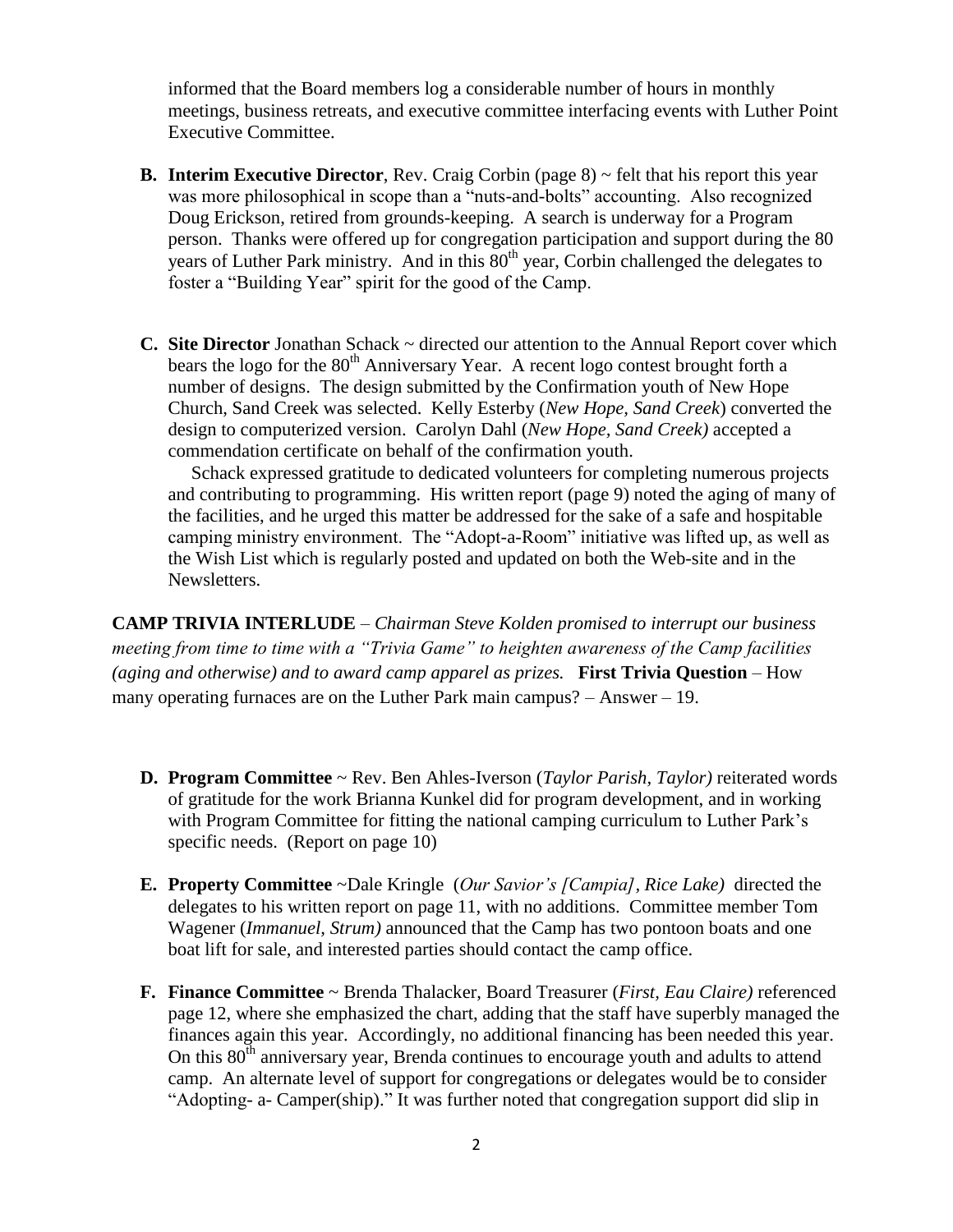2011, and the delegates were urged to have their local congregations renew their support for Luther Park.

#### **CAMP TRIVIA INTERLUDE –** How many working, flushable toilets are on site? – 49

- **G. Other Written Reports** ~ These are prepared to complete the picture of the ministry of Luther Park Bible Camp. There were no questions from their floor about these additional written reports.
- **H. The Audit Report** for 2010 was singled out for attention. It is printed in its entirety on green pages 1-9; no questions.

#### **UNFINISHED BUSINESS** – there was none

**OPEN QUESTIONS** – Rev. Barb Koch (*New Hope, Sand Creek) requested* clarification about the amount of debt the Camp is carrying. Delegates were directed to page F-3, and in particular to the two categories: "Long Term Liabilities" and "Due to (from)." Current indebtedness is very close to \$552,000.

#### **NEW BUSINESS**

A. **Endowment Fund Committee member Election**. As a point of information, the Committee currently consists of Arlan Bergquist, Steve Nelson (Modena, Mondovi), Brenda Thalacker, and Arvid Solsaa (*Our Savior's, Menomonie*). Steve Nelson must rotate off the Committee.

 Chairman Steve Kolden called for Nominations or Volunteers for one position. Stan Buchanan (*Bethany Rice Lake)* volunteered. The Chair declared the nominations closed, and Stan Buchanan was appointed by acclamation.

B. **Election of Board Members.** Chairman Kolden directed the delegates to pages 13-

14 of the Annual Report for the notice of nominees for Board of Directors. They are: Cheri Sorenson (*Bethany, Rice Lake)* Cluster 1 lay-person Rev. Joel Olsen (*Our Saviour's, Chippewa Falls)* Cluster 2 clergy

Steve Kolden, Cluster 3 lay-person

Rev. Ben Ahles-Iverson, Cluster 4 clergy

Kolden called for Nominations from the floor, especially pointing out that the Cluster 3 clergy position has been vacant for several months, and no nominee was presented for this position. A second and third call for nomination was issued.

**Moved by Rev. D. J. Rasner (***English Lutheran [Bateman], Chippewa Falls)* **and seconded by Gloria Wagener (***Immanuel, Strum)* **to close nominations, and to instruct the secretary to cast a unanimous ballot for the slate as presented. Carried.**

**NOTE:** A little later in the meeting, the name of Pastor Alan Buresh (*University Lutheran, Eau Claire)* was offered as a volunteer to fill the Cluster 3 clergy slot. He had been contacted by phone, and agreed to serve. He will be appointed by the Board to this position.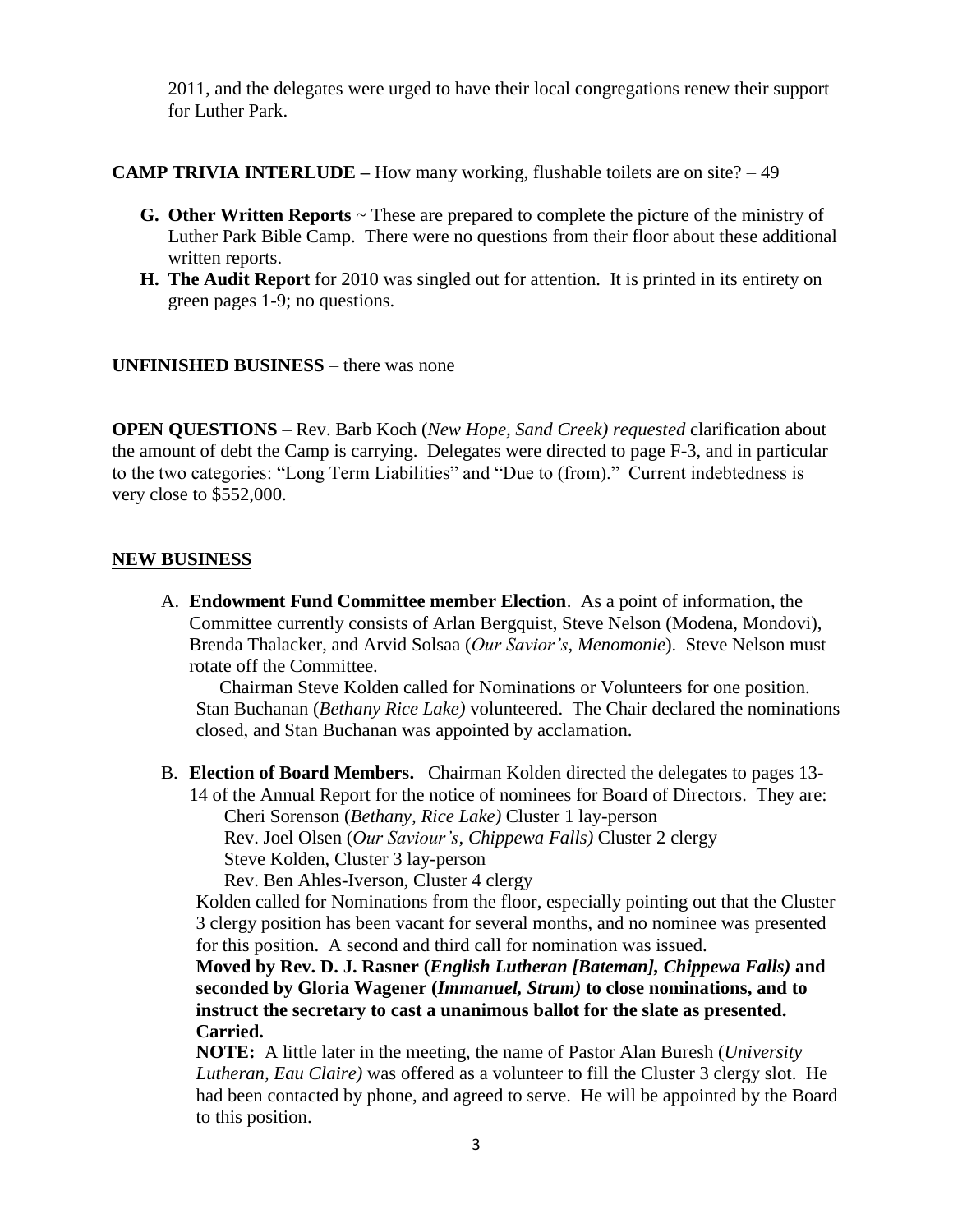#### **TRIVIA INTERLUDE** – How many soap dispensers (needing to be filled) are on site?  $-40$

C. **Nominating Committee**. The Chair announced that the Nominating Committee is composed of four Board members whose terms are expiring, as well as one additional individual from each cluster. Board members whose terms will expire in 2013 are: Dale Kringle, Chris Kamrath (*Central, Chippewa Falls*), Brenda Thalacker and Tom Wagener.

Delegates volunteering for the Nominating Committee included:

Cluster 1 - Rev. Dale Chelsey (*Good Shepherd, Ashland)*

Cluster 2 – Arlan Bergquist

Cluster 3 – Andrea Gapko (*University Lutheran, Eau Claire)*

Cluster 4 – no volunteers

**It was moved by Rev. Mike Wollman (***Shepherd of the Hills, Elk Mound)* **and seconded by Bill Neverdahl (***Christ Lutheran, Menomonie)* **to accept the Nominating Committee as presented and volunteered, and to allow the Board to find a volunteer for Cluster 4. Carried.**

**CAMP TRIVIA INTERLUDE –** How many door-handles and door-knob-sets can be found on the camp property?  $-216$ 

D. **Proposed Budget**. Treasurer Brenda Thalacker and Interim Executive Director Rev. Craig Corbin presented the budget, as found on page F-10 of the Annual Report. A few clarifying questions were entertained.

> **Moved by Darren Faulk (***Christ Lutheran, Menomonie)* **and seconded by Stan Buchanan to adopt the 2012 Budget as presented. Carried (there were no opposing votes).**

- E. **Advocates and Ambassadors**. The Chair made an oral announcement regarding the Advocates and Ambassadors programs, as vehicles to connect local congregations with the Camp, and to enhance support and recruitment for Luther Park.
- F. **Constitution**. The Chair pointed out that this meeting will constitute the first reading of the proposed Constitution. An earlier meeting for the same purpose did not have a quorum; that meeting was considered an informational presentation of the proposed document. After this meeting, if the Constitution is tentatively approved, a second meeting at least 60 days hence will be needed for the second reading of the Constitution, at which time it can be declared approved. By-laws are available on the tables for reference only; they will need to be approved after the proposed Constitution is fully accepted.

The Chair offered the microphone to Board member Tom Wagener to present the proposed Constitution. Tom made the helpful observation that a constitution defines "who you are", whereas the by-laws describe "how your organization works." That said, the proposed Constitution was presented chapter-by-chapter. Changes were made on-line as they were offered and accepted from the floor.

Chapter  $1 - no$  comments Chapter 2.01 – suggested to omit "as found in Chapter 2 of the ELCA

Constitution" (redundant).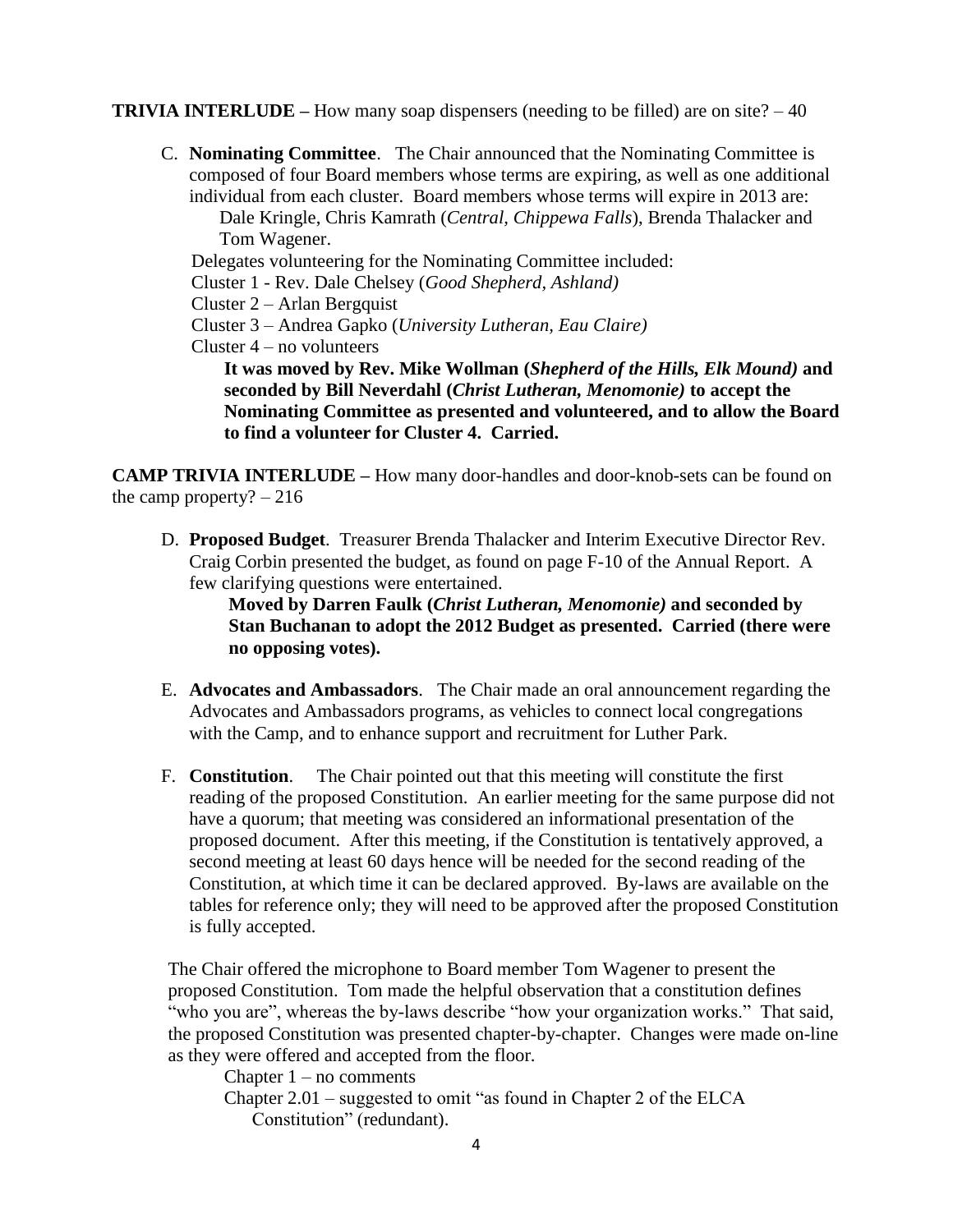- Chapter 2.02 suggested to restore "as stewards of God's creation" after the word "adults" in the last line.
- Chapter 3.01 "Christian" has been inserted before the word "congregations" in the first line.
- Chapter  $3.01.01$  questioned the purpose of the "Covenant;" answer to create a sense of ownership in the camp.
- Chapter  $3.02.b it$  was noted that there is no criteria in this section for removing member congregations.

Chapter  $4 - no$  comments

Chapter 5 – correction: Duties and responsibilities of the Camp Director will not be specified in the by-laws, but rather in the job description.

Chapter 6 – no comment

- Chapter 7.01 suggest adding "postmarked and" to "mailed" here and in similar wording throughout this chapter
- Chapter 7.01 note that this provision moves the Annual meeting from January to October.

Chapter 7.02 – no comments

- Chapter 7.03 language regarding mailing to follow after C7.01
- Chapter 7.04 no comments
- Chapter 7.05 no comments
- Chapter 7.06 no comments
- Chapter 7.07 no comments
- Chapter 7.08 no comments
- Chapter 8.01 wording about "sent to each member congregation" shall follow wording of C7.01 (postmarked and mailed.)
- Chapter 9.03 suggest adding "postmarked and mailed" after "shall be" in first line. Remove "Annual" and place period after "considered." Delete last two lines of paragraph.
- Chapter  $10 no$  comments
- Chapter  $11 no$  comments
- Chapter 12 no comments

The Chair reclaimed the microphone and entertained a motion for approval of the proposed Constitution.

**Moved by Louise Voss (***Evangelical Lutheran, Black River Falls)* **and seconded by Robert Forsythe (***Christ Lutheran Arcadia)* **to approve the first reading of the amended Constitution as presented today.** As this motion requires a 2/3 favorable vote for passage, the chair asked for a show of hands. **The chair declared the motion carried, through it was not unanimous.** 

**LUNCH** – the assembly broke for lunch provided by the Camp kitchen staff; the singing of the traditional table prayer was led by Craig Corbin.

#### **NEW BUSINESS continued**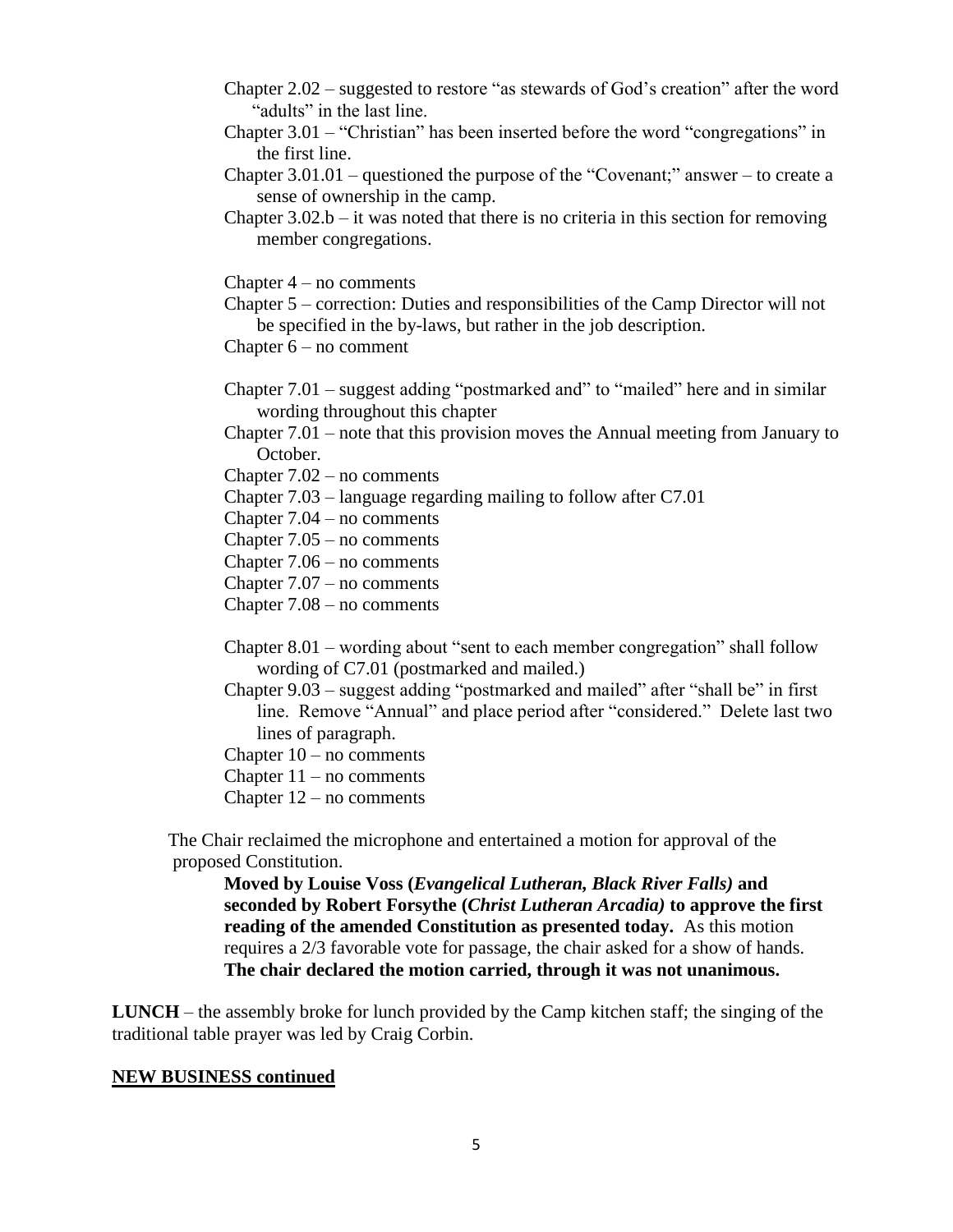G. **Sale of Property**. The Chair informed the constituency that the Board recommendations regarding each piece of property under consideration would be presented orally and then questions would be entertained. After all presentations are made, motions would be accepted for disposition of camp properties.

 A general question about proceeds of property sale; answer it would be used to pay down debt.

Re: the Camp House (former Director's House). Question of value: Kay Moen-Urseth (*New Hope, Sand Creek*) indicated the current market value is about \$125,000.

**Moved by Rev. D. J. Rasner and seconded by Elton Christopherson (***Big Elk Creek Lutheran, Elk Mound)* **to authorize the Board to begin the sale of the Camp House on the most favorable terms.** The chair asked for a raising of hands. The chair declared the **motion carried** by more than 2/3 favorable votes. A paper ballot was called for. The results were **Yes** (to sell) – 56, and **No** (don't sell) – 6. **Motion carried.**

Re: Luther Woods property. Large photos and maps of the area were available. Questions and comments centered on the value of the property to the ongoing program of the Camp, optimum size of parcel to be sold, usefulness of county forest land adjacent to Luther Woods program site.

**Moved by Rev. Dale Chesley and seconded by Andrea Gapko to sell up to 200 acres of Luther Woods.** Call for the question: **Forrest Nutter (***Chimney Rock Lutheran, Strum)* **seconded by \_\_\_\_\_\_\_\_\_\_\_\_\_\_\_\_\_\_\_\_\_\_\_\_\_\_\_\_\_\_\_\_.** Vote was by a show of hands, and the Chair determined that the vote passed by more than the 2/3 required votes. A request was made for a paper ballot. Results were **Yes** (to sell) – 46; and **No** (don 't sell) – 16. **Carried**.

Re: Farm Center property. Comments were made about keeping as much of the Chetek site (including Farm Center) intact for future development.

**Moved by Kathy Peterson (***Hope Lutheran, Ladysmith)* **and seconded by Bill Neverdahl (***Christ Lutheran, Menomonie)* **to not sell any portion of the farm property at this time. Carried, on a voice vote.**

**NEXT ANNUAL MEETING** – The Chair announced that, depending on the approval of the second reading of the proposed Constitution, the next annual meeting may be held in October of 2012, or the second reading failing or not taken, in January 2013.

**PRAYER FOR BRIANNA KUNKEL, BRIDE** – Chairman Steve Kolden noted that the time was about 2:17 p.m., and that Brianna Kunkel was about to be married, off-site, at 2:30. Believing that Brianna would be a nervous bride, and desirous of the prayers of the Luther Park fellowship Kolden asked Rev. Joel Olsen, secretary of the Board, to offer prayers on Brianna's behalf, before the assembly.